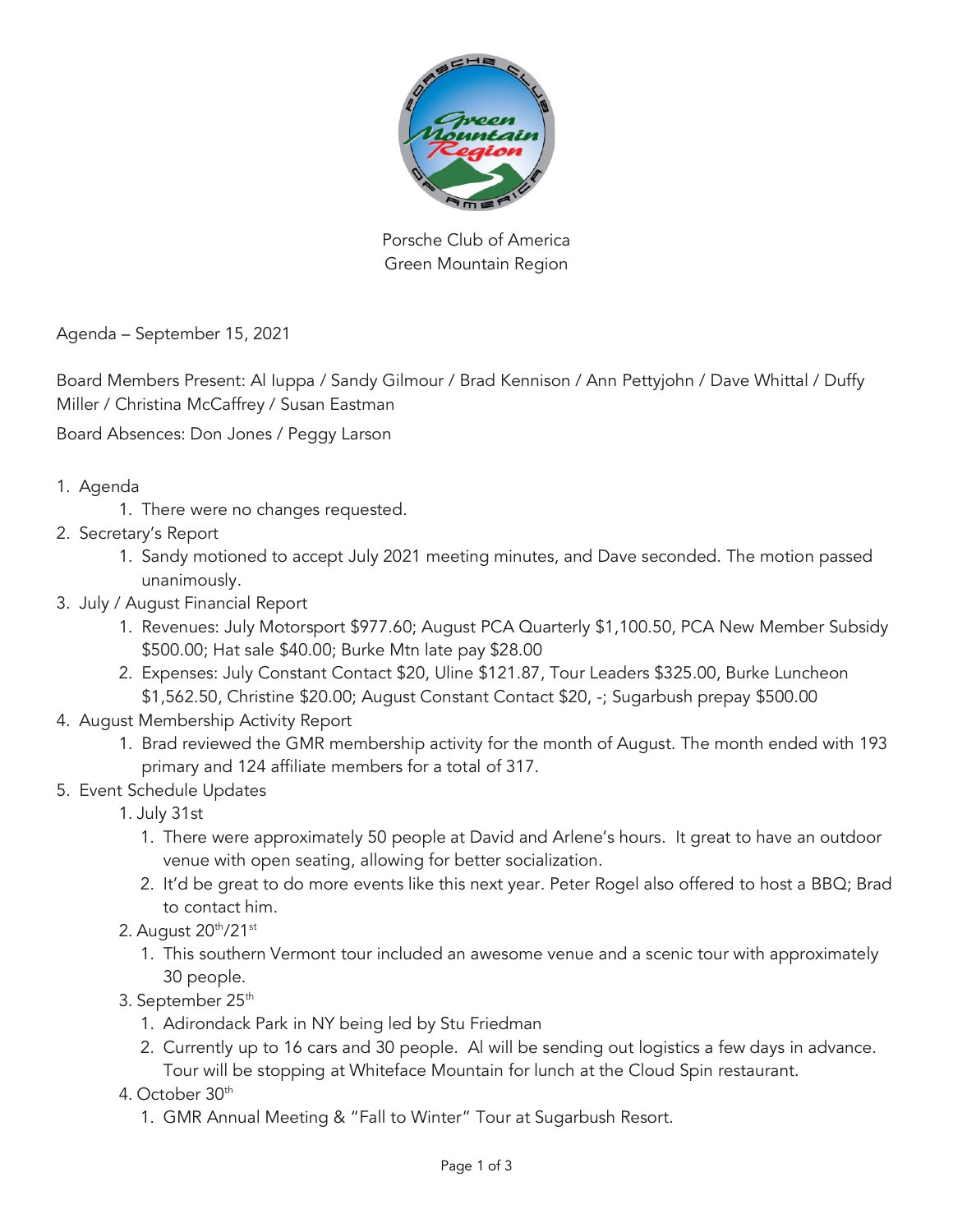- 2. There will be a northern tour led by Lou Krieg and Ann Pettyjohn, and a southern tour led by Dave Whittal.
- 5. December
	- 1. Holiday Party / 35<sup>th</sup> Anniversary Gala
	- 2. We still need a venue for this event. We have information from Lake Morey and all agreed that Al should reach out to the Capitol Plaza in Montpelier for availability/pricing. Al will email board members with information.
- 6. Old Business
	- 1. Risk Management
		- 1. Don suggested we consolidate records/documents into one location so any member can find or access. Don also recommended an annual summary each year for revenue and expenses.
	- 2. Annual Budget
		- 1. This is currently on hold for now.
- 7. New Business
	- 1. David Rose has expressed interest in leading a charitable/philanthropic event.
	- 2. Ann shared a list of officers from past years and suggested we maintain a list for our own recordkeeping. -
	- 3. Paul Zukowski offered to do a tech session over the winter on autobody paint and maintaining your car's appearance. Al to chat with Paul at the next event and invite him to the next meeting.
	- 4. Al proposed a tour leadership webinar in January/February 2022 that would be open to all members. It would include information about what's involved with sponsoring and leading a tour.
	- 5. Al discussed the "Ride with GPS" app and suggested a webinar in April 2022 to explain it to members. He uses it to generate turn-by-turn instructions. You don't need cell service while driving on a tour. It has lots of features and is convenient to use.
	- 6. Al asked everyone to start thinking about the 2022 Tour Calendar and recruiting people for events committee/committee chair.
	- 7. Al suggested a 2022 Board retreat similar to the one that was held in 2021. It was very helpful and generated some good ideas. We would invite non-board members for input.
	- 8. Al also proposed we create an "Ideas for Events" document to track suggestions from board and club members.
- 8. The meeting adjourned at 7:41pm.
- 9. Action Items
	- 1. Al
		- ! Contact Capitol Plaza in Montpelier and share information with board members
		- Invite Paul Zukowski to October board meeting
		- Discuss cloud storage with Susan
		- ! Work with Brad on business card creation
	- 2. Sandy
		- Email details for July 31<sup>st</sup> and August 20<sup>th</sup>/21<sup>st</sup> events to all members
	- 3. Susan
		- ! Create "Ideas for Events" document
		- Log into Glove Box
	- 4. Ann
		- Keep Lou on task to create heat maps for completed events
	- 5. Brad